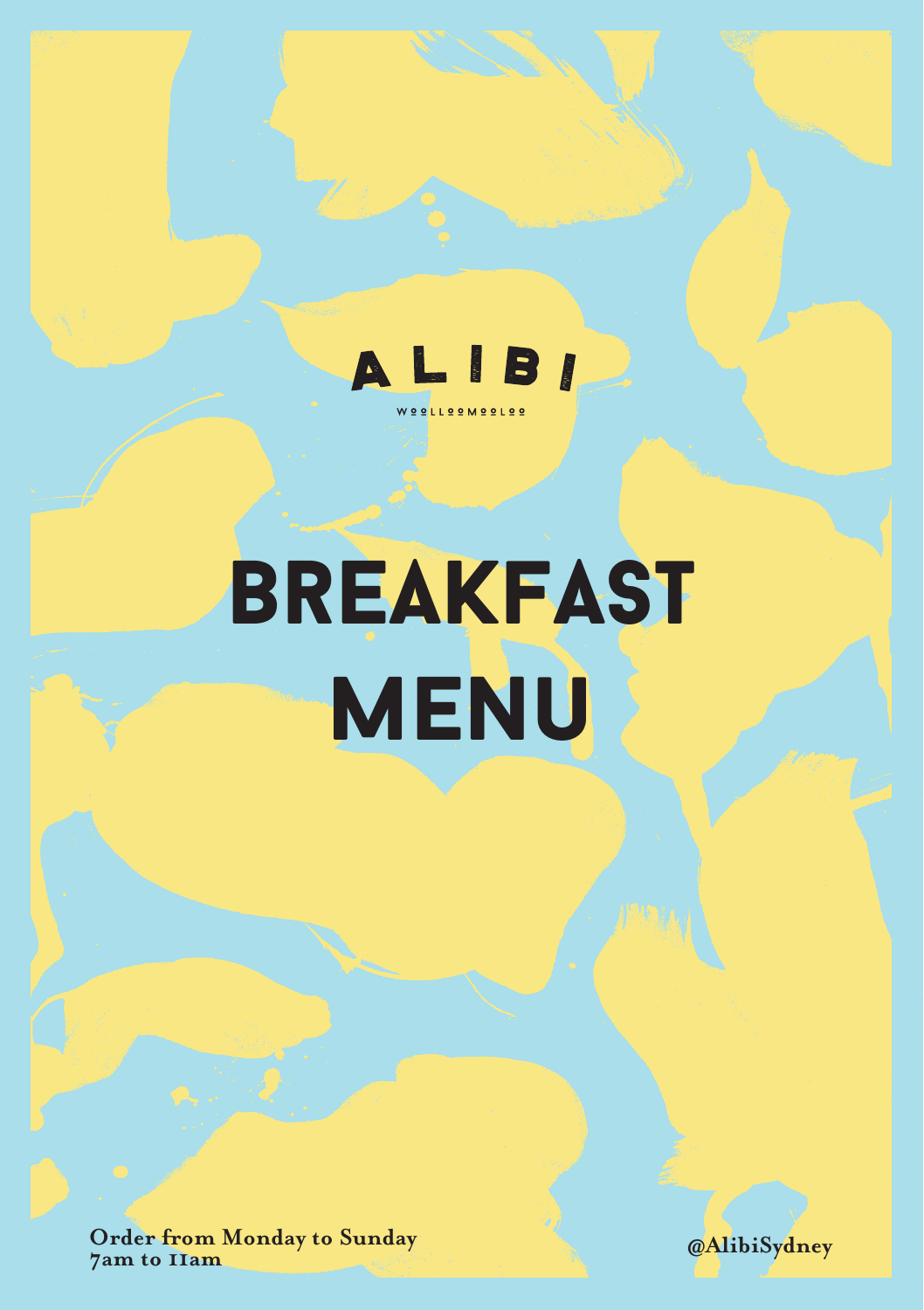# ALIBI'S PANTRY- Available in Alibi Restaurant

**Selection of Artisan Bread, Sourdoughs, Condiments Housemade Granola & Cereal, Pastries, Fresh Fruits, Cheese Hot Section of Sautéed Mushrooms, Roasted Tomatoes, Hashbrown Free-flowing Juice, Nespresso coffee, Tea on order Eggs your way to the table – Poached | Scrambled | Fried**

# a la carte

#### GRANOLA BOWL (V) \$18

**Housemade Maple Granola, Berry Compote with Coconut Yoghurt**

#### AVO SMASH \$19

**Avocado Smashed on Sourdough with Crumbled Danish Feta, Lemon, Pepper Dukka Spice Add egg + \$3**

#### OMELETTE \$20

**3 Free Range Eggs + 3 Additional Ingredients with Toasted Sourdough Cheese, Tomato, Spanish Onion, Capsicum, Mushroom**

### EGGS YOUR WAY \$15

**2 Free Range Eggs Cooked Your Way With Toasted Sourdough Scrambled | Fried | Poached**

# BAKER**'**S BASKET \$19

**Toasted Sourdough, Croissant & Pastries, Butter & Condiments**

# THE LOT \$22

**Eggs Your Way, Hashbrowns, Baked Beans, Blistered Cherry Tomatoes with Toasted Sourdough**

# ADD ON: +\$4 EACH

**Baked Beans, Smashed Avocado, Danish Feta, Blistered Cherry Tomatoes, Hash Brown**

 $8LAM$ PLEDS

Please note a 10% surcharge applies on Sunday 15% surcharge on all public holidays 10% service charge applies for reservations of 10 or more guests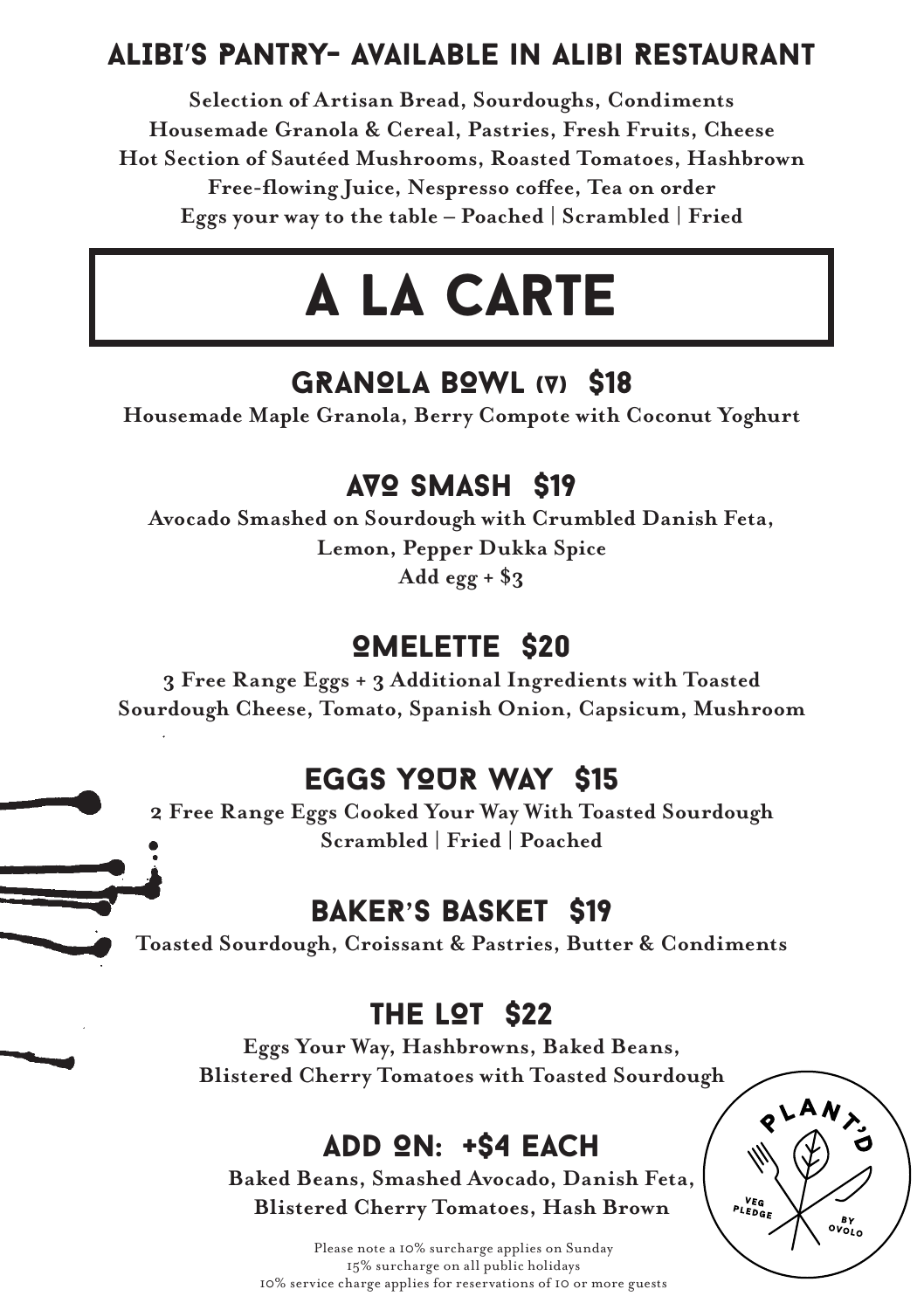



# PRESSED JUICE \$8

# Australian Orange

**Whole Orange Juice**

# Pressed Apple

**Cloudy Apple Juice**

# DARK HEART

**Apple, Beetroot, Purple Carrot, Ginger, Lemon**

# Glow Bright

**Apple, Carrot, Ginger, Lemon, Turmeric**

# Green Smoothie

Kiwifruit, Pear, Lime, Mango, Peach, Banana

# Mango Smoothie

**Mango, Peach, Banana, Pear, Lime**

# ST. REMIQ COFFEE

**Regular \$4 | Large \$5 Full cream | Skim | Almond | Soy | Oat \$0.5**

Please note a 10% surcharge applies on Sunday 15% surcharge on all public holidays 10% service charge applies for reservations of 10 or more guests